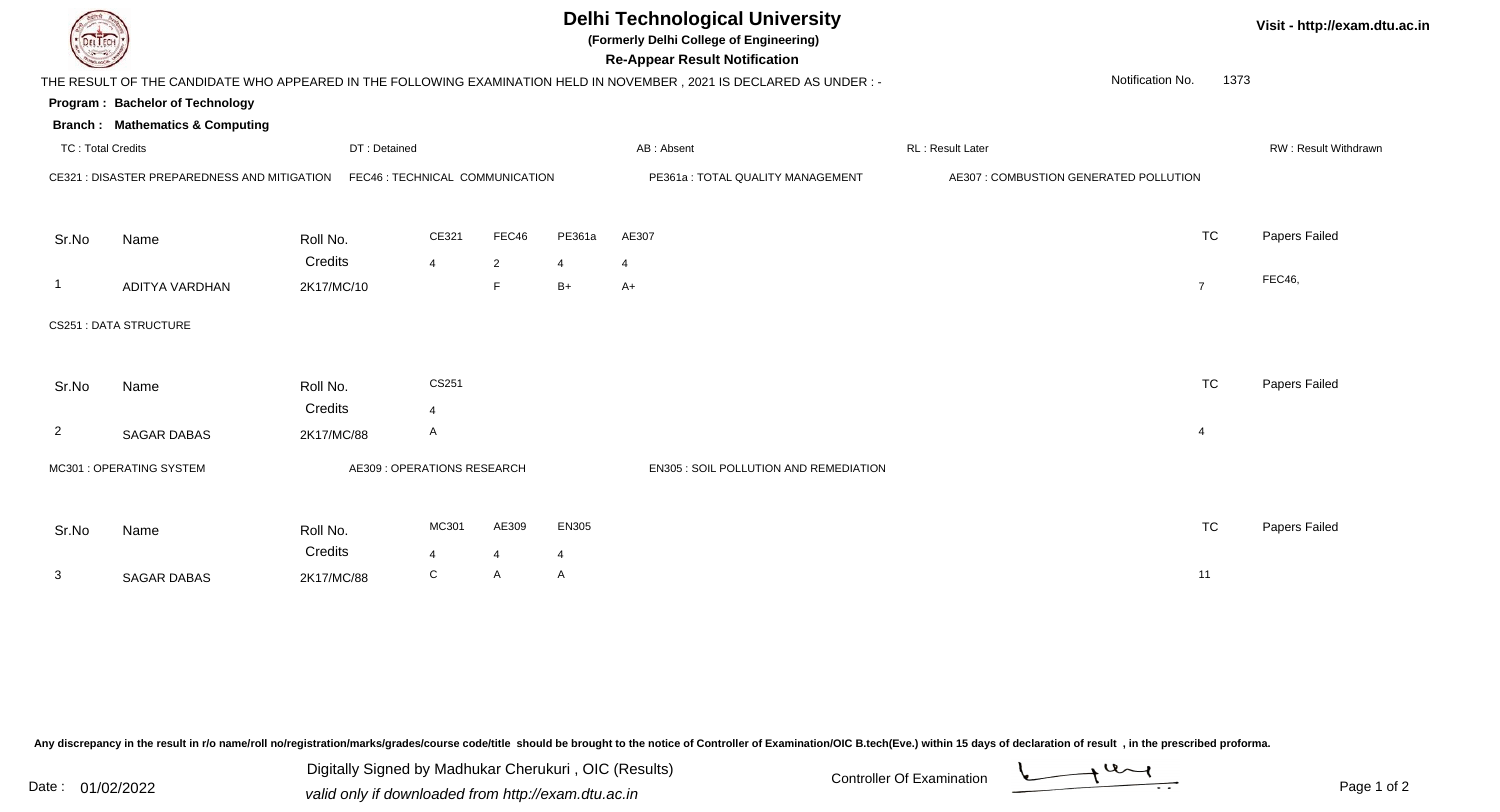| DELTECH                  |                                            |              |                | Visit - http://exam.dtu.ac.in                                                                                       |                          |                  |      |                      |
|--------------------------|--------------------------------------------|--------------|----------------|---------------------------------------------------------------------------------------------------------------------|--------------------------|------------------|------|----------------------|
|                          |                                            |              |                | THE RESULT OF THE CANDIDATE WHO APPEARED IN THE FOLLOWING EXAMINATION HELD IN NOVEMBER, 2021 IS DECLARED AS UNDER:- |                          | Notification No. | 1373 |                      |
|                          | Program: Bachelor of Technology            |              |                |                                                                                                                     |                          |                  |      |                      |
|                          | <b>Branch: Mathematics &amp; Computing</b> |              |                |                                                                                                                     |                          |                  |      |                      |
| <b>TC: Total Credits</b> |                                            | DT: Detained |                | AB: Absent                                                                                                          | <b>RL</b> : Result Later |                  |      | RW: Result Withdrawn |
|                          | MC401: B.TECH PROJECT-I                    |              |                |                                                                                                                     |                          |                  |      |                      |
| Sr.No                    | Name                                       | Roll No.     | MC401          |                                                                                                                     |                          | <b>TC</b>        |      | Papers Failed        |
|                          |                                            | Credits      | $\overline{4}$ |                                                                                                                     |                          |                  |      |                      |
| 4                        | <b>SAGAR DABAS</b>                         | 2K17/MC/88   | $\mathsf{A}$   |                                                                                                                     |                          | 4                |      |                      |

Digitally Signed by Madhukar Cherukuri, OIC (Results) Controller Of Examination Controller Of Examination Digitally Signed by Madhukar Cherukuri , OIC (Results)valid only if downloaded from http://exam.dtu.ac.in

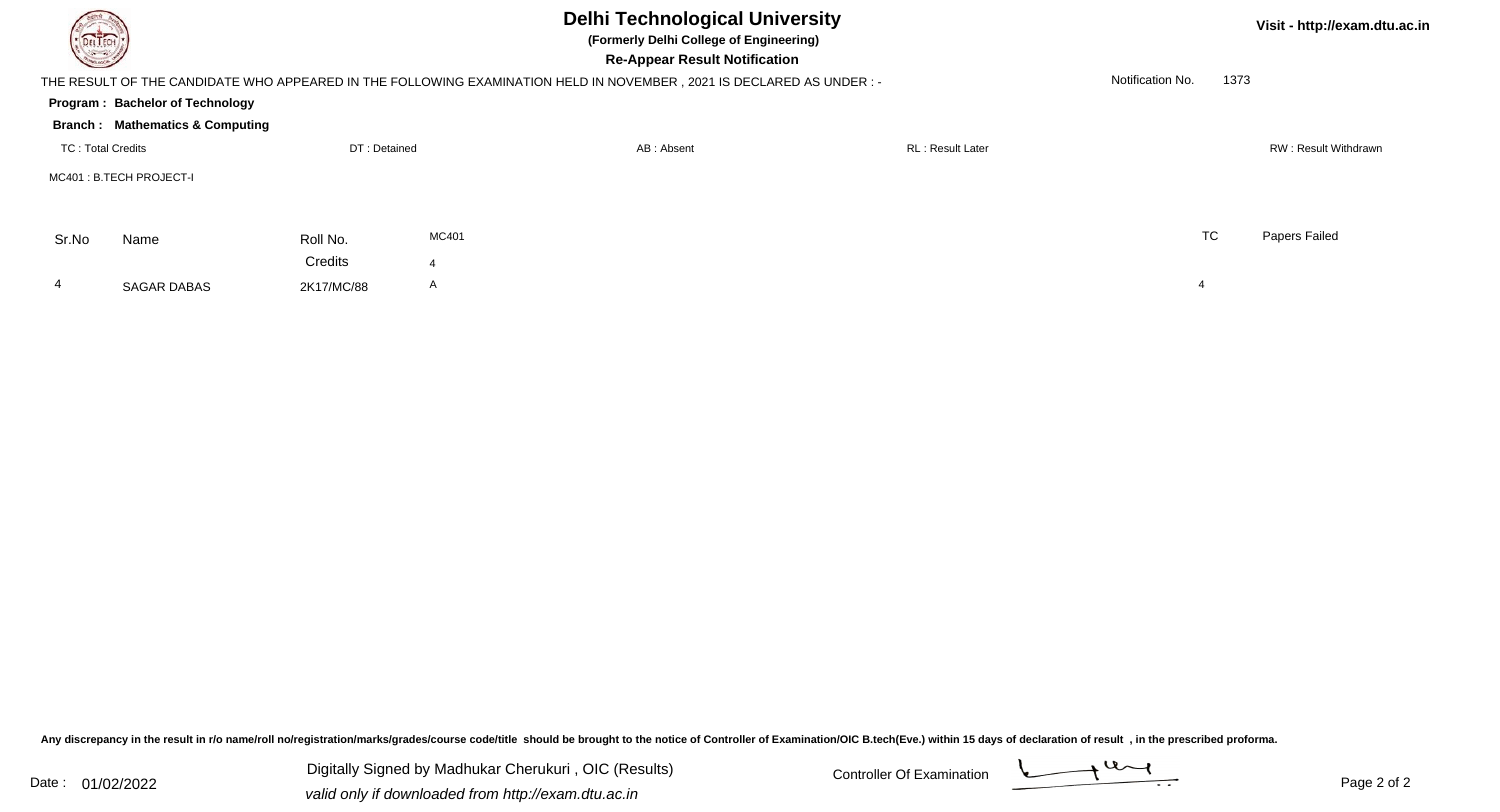| <b>DELTECH</b>                                                                                                                                                                    |                                                                                                                      |                                                                                                    |                |                |                |                                      | <b>Regular Result Notification</b>            | <b>Delhi Technological University</b><br>(Formerly Delhi College of Engineering) |                                     |                  | <b>Revised</b>       | Visit - http://exam.dtu.ac.in |
|-----------------------------------------------------------------------------------------------------------------------------------------------------------------------------------|----------------------------------------------------------------------------------------------------------------------|----------------------------------------------------------------------------------------------------|----------------|----------------|----------------|--------------------------------------|-----------------------------------------------|----------------------------------------------------------------------------------|-------------------------------------|------------------|----------------------|-------------------------------|
|                                                                                                                                                                                   | THE RESULT OF THE CANDIDATE WHO APPEARED IN THE FOLLOWING EXAMINATION HELD IN NOVEMBER, 2021 IS DECLARED AS UNDER :- |                                                                                                    |                |                |                |                                      |                                               |                                                                                  |                                     | Notification No. | 1373                 |                               |
|                                                                                                                                                                                   | Program: Bachelor of Technology                                                                                      |                                                                                                    |                |                |                |                                      |                                               |                                                                                  |                                     |                  | Sem: III             |                               |
|                                                                                                                                                                                   | Branch: AE, BT, CE, CH, CO, EC, EE, EL, EN, EP, IT, MC, ME, PE, PS, SE                                               |                                                                                                    |                |                |                |                                      |                                               |                                                                                  |                                     |                  |                      |                               |
|                                                                                                                                                                                   | <b>TC: Total Credits</b><br>DT: Detained                                                                             |                                                                                                    |                |                | AB: Absent     |                                      |                                               | RL: Result Later                                                                 |                                     |                  | RW: Result Withdrawn |                               |
|                                                                                                                                                                                   | FEC32 : LOGICAL REASONING<br><b>CO205 : DISCRETE STRUCTURES</b>                                                      | EC261 : ANALOG ELECTRONICS<br>CO207 : ENGINEERING ANALYSIS AND DESIGN<br>(MODELING AND SIMULATION) |                |                |                |                                      |                                               | CO201 : DATA STRUCTURES                                                          | CO203 : OBJECT ORIENTED PROGRAMMING |                  |                      |                               |
| Sr.No                                                                                                                                                                             | Name                                                                                                                 | Roll No.                                                                                           | FEC32          | EC261          | CO201          | CO <sub>203</sub>                    | CO205                                         | CO <sub>207</sub>                                                                |                                     | <b>TC</b>        | <b>SGPA</b>          | <b>Papers Failed</b>          |
|                                                                                                                                                                                   |                                                                                                                      | Credits                                                                                            | $\overline{2}$ | $\overline{4}$ | $\overline{4}$ | $\overline{\mathbf{4}}$              | $\overline{4}$                                | $\overline{4}$                                                                   |                                     |                  |                      |                               |
|                                                                                                                                                                                   | <b>AVINASH KUMAR</b>                                                                                                 | 2K20/CO/109                                                                                        | $A+$           | A              | $A+$           | A                                    | $A+$                                          | $A+$                                                                             |                                     | 22               | 8.64                 |                               |
| EE251 : ELECTRONIC INSTRUMENTATION AND<br>FEC37: FRENCH<br>MEASUREMENTS<br>EC207 : ENGINEERING ANALYSIS & DESIGN (NETWORK<br>EC205 : SIGNALS & SYSTEMS<br>ANALYSIS AND SYNTHESIS) |                                                                                                                      |                                                                                                    |                |                |                |                                      | EC201 : ANALOG ELECTRONICS - I                | EC203 : DIGITAL DESIGN - I                                                       |                                     |                  |                      |                               |
| Sr.No                                                                                                                                                                             | Name                                                                                                                 | Roll No.                                                                                           | FEC37          | EE251          | EC201          | EC203                                | EC205                                         | EC207                                                                            |                                     | <b>TC</b>        | <b>SGPA</b>          | Papers Failed                 |
|                                                                                                                                                                                   |                                                                                                                      | Credits                                                                                            | 2              | 4              | 4              | 4                                    | $\overline{4}$                                | 4                                                                                |                                     |                  |                      |                               |
| $\overline{2}$                                                                                                                                                                    | <b>VANSH AGARWAL</b>                                                                                                 | 2K20/EC/225                                                                                        | $A+$           | $A+$           | O              | $A+$                                 | $A+$                                          | $A+$                                                                             |                                     | 22               | 9.18                 |                               |
| FEC46 : TECHNICAL COMMUNICATION<br>CE251 : BUILDING MATERIAL & CONSTRUCTION<br>EN205 : ENVIRONMENTAL CHEMISTRY &<br>EN207 : ENGINEERING ANALYSIS & DESIGN<br><b>MICROBIOLOGY</b>  |                                                                                                                      |                                                                                                    |                |                |                | <b>EN201 : STRENGTH OF MATERIALS</b> | EN203 : ENGINEERING & ENVIRONMENTAL SURVEYING |                                                                                  |                                     |                  |                      |                               |
| Sr.No                                                                                                                                                                             | Name                                                                                                                 | Roll No.                                                                                           | FEC46          | CE251          | <b>EN201</b>   | EN203                                | <b>EN205</b>                                  | <b>EN207</b>                                                                     |                                     | <b>TC</b>        | <b>SGPA</b>          | <b>Papers Failed</b>          |
|                                                                                                                                                                                   |                                                                                                                      | Credits                                                                                            | $\overline{2}$ | 4              | 4              | 4                                    | 4                                             | $\overline{4}$                                                                   |                                     |                  |                      |                               |
| 3                                                                                                                                                                                 | <b>FATOU SAIDY</b>                                                                                                   | 2K20/EN/34                                                                                         | $A+$           | A              | A              | A                                    | F                                             | A                                                                                |                                     | 18               | 6.64                 | EN205,                        |

Digitally Signed by Madhukar Cherukuri, OIC (Results)<br>Date : 01/02/2022 valid only if downloaded from http://oxam.dtu.ac.in Digitally Signed by Madhukar Cherukuri , OIC (Results)valid only if downloaded from http://exam.dtu.ac.in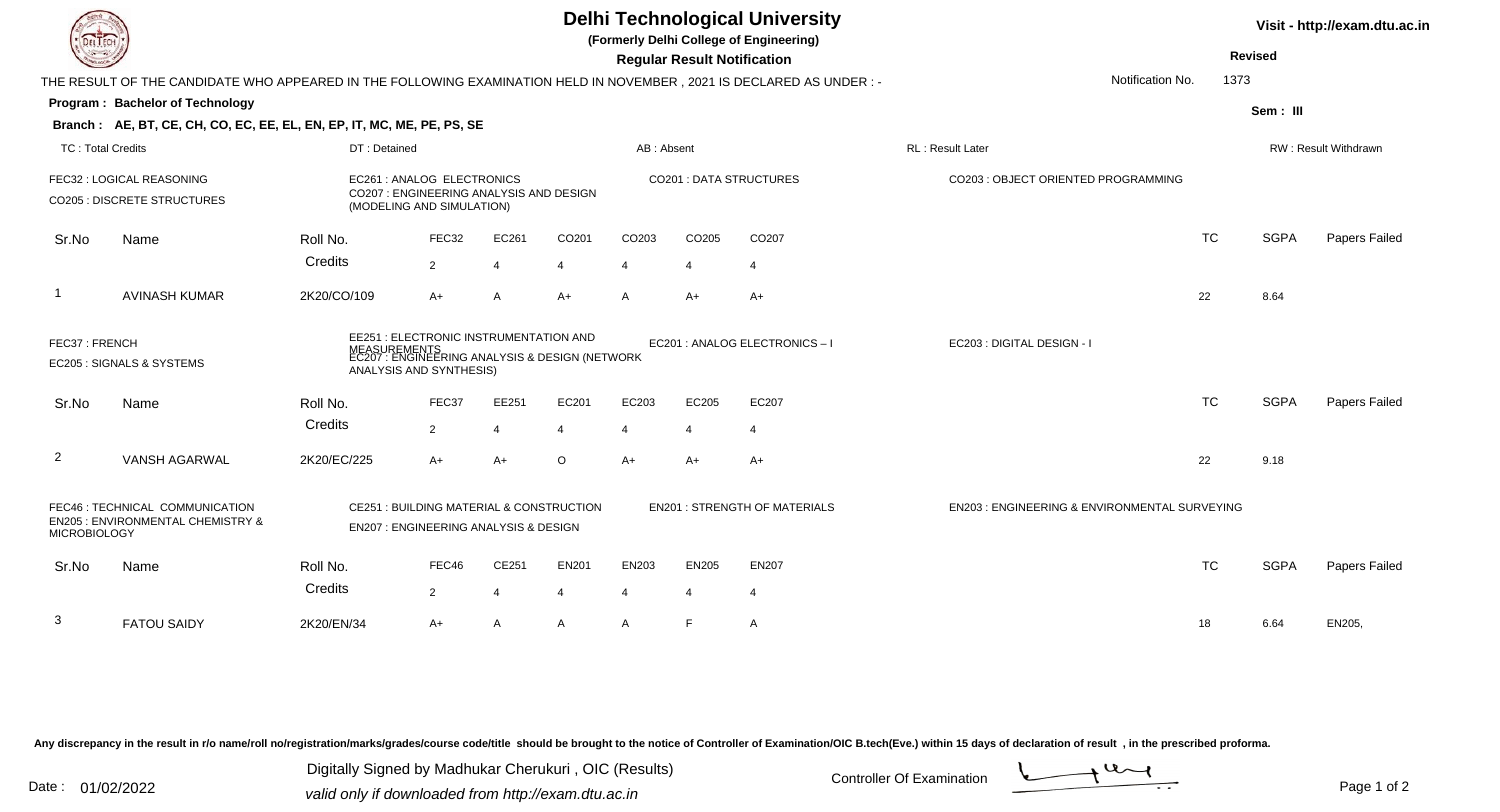| DEL TECH<br><b>Consulton</b> |                                                                                                                                                                                                                    |              |         |       |              |                  | <b>Delhi Technological University</b><br>(Formerly Delhi College of Engineering)<br><b>Regular Result Notification</b> |                                               |                  |                  | Visit - http://exam.dtu.ac.in<br><b>Revised</b> |             |                      |
|------------------------------|--------------------------------------------------------------------------------------------------------------------------------------------------------------------------------------------------------------------|--------------|---------|-------|--------------|------------------|------------------------------------------------------------------------------------------------------------------------|-----------------------------------------------|------------------|------------------|-------------------------------------------------|-------------|----------------------|
|                              | THE RESULT OF THE CANDIDATE WHO APPEARED IN THE FOLLOWING EXAMINATION HELD IN NOVEMBER , 2021 IS DECLARED AS UNDER :-                                                                                              |              |         |       |              |                  |                                                                                                                        |                                               |                  | Notification No. | 1373                                            |             |                      |
|                              | Program: Bachelor of Technology                                                                                                                                                                                    |              |         |       |              |                  |                                                                                                                        |                                               |                  |                  |                                                 | Sem: III    |                      |
|                              | Branch: AE, BT, CE, CH, CO, EC, EE, EL, EN, EP, IT, MC, ME, PE, PS, SE                                                                                                                                             |              |         |       |              |                  |                                                                                                                        |                                               |                  |                  |                                                 |             |                      |
| <b>TC: Total Credits</b>     |                                                                                                                                                                                                                    | DT: Detained |         |       |              | AB: Absent       |                                                                                                                        |                                               | RL: Result Later |                  |                                                 |             | RW: Result Withdrawn |
|                              | <b>CE251: BUILDING MATERIAL &amp; CONSTRUCTION</b><br>FEC54 : Negotiation and Leadership<br><b>EN205 : ENVIRONMENTAL CHEMISTRY &amp;</b><br><b>EN207: ENGINEERING ANALYSIS &amp; DESIGN</b><br><b>MICROBIOLOGY</b> |              |         |       |              |                  | <b>EN201 : STRENGTH OF MATERIALS</b>                                                                                   | EN203 : ENGINEERING & ENVIRONMENTAL SURVEYING |                  |                  |                                                 |             |                      |
| Sr.No                        | Name                                                                                                                                                                                                               | Roll No.     | FEC54   | CE251 | <b>EN201</b> | EN203            | EN205                                                                                                                  | <b>EN207</b>                                  |                  |                  | <b>TC</b>                                       | <b>SGPA</b> | Papers Failed        |
|                              |                                                                                                                                                                                                                    | Credits      | 2       | 4     |              | $\boldsymbol{4}$ | 4                                                                                                                      | 4                                             |                  |                  |                                                 |             |                      |
| 4                            | <b>ESHA</b>                                                                                                                                                                                                        | 2K20/EN/33   | $\circ$ | A+    | A+           | $A+$             |                                                                                                                        | A                                             |                  | 18               |                                                 | 7.27        | EN205,               |

Digitally Signed by Madhukar Cherukuri, OIC (Results) Controller Of Examination Controller Of Examination Digitally Signed by Madhukar Cherukuri , OIC (Results)valid only if downloaded from http://exam.dtu.ac.in

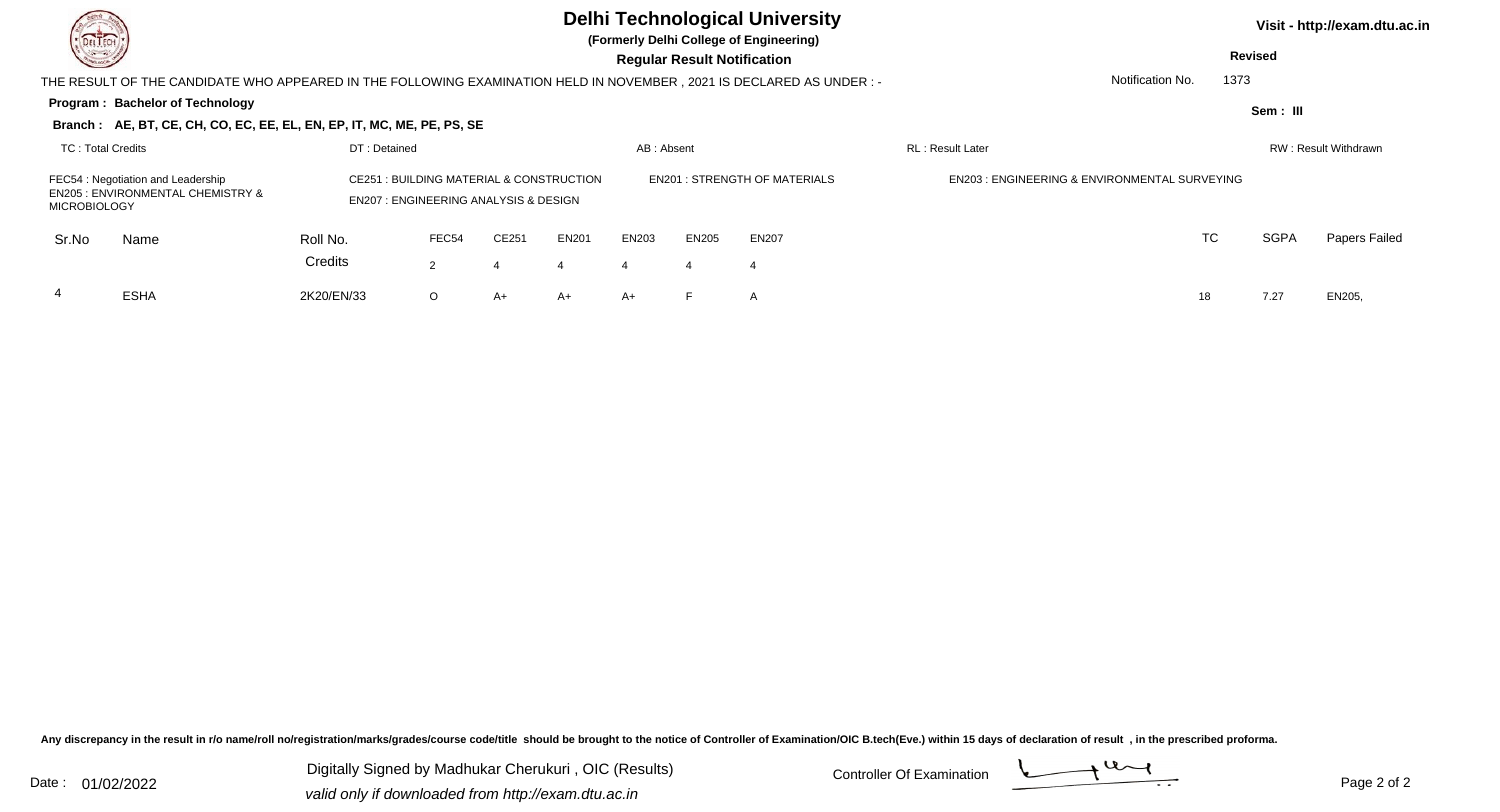|                          |                                                                                                                     |                   |                                                                                                                       |                       |       |                |                                               | <b>Delhi Technological University</b><br>(Formerly Delhi College of Engineering) |                                                      |                                                 |                  |                | Visit - http://exam.dtu.ac.in |
|--------------------------|---------------------------------------------------------------------------------------------------------------------|-------------------|-----------------------------------------------------------------------------------------------------------------------|-----------------------|-------|----------------|-----------------------------------------------|----------------------------------------------------------------------------------|------------------------------------------------------|-------------------------------------------------|------------------|----------------|-------------------------------|
|                          |                                                                                                                     |                   |                                                                                                                       |                       |       |                | <b>Regular Result Notification</b>            |                                                                                  |                                                      |                                                 |                  | <b>Revised</b> |                               |
|                          | THE RESULT OF THE CANDIDATE WHO APPEARED IN THE FOLLOWING EXAMINATION HELD IN NOVEMBER, 2021 IS DECLARED AS UNDER:- |                   |                                                                                                                       |                       |       |                |                                               |                                                                                  |                                                      |                                                 | Notification No. | 1373           |                               |
|                          | Program: Bachelor of Technology                                                                                     |                   |                                                                                                                       |                       |       |                |                                               |                                                                                  |                                                      |                                                 |                  | Sem: VII       |                               |
|                          | Branch: AE, BT, CE, CH, CO, EC, EE, EL, EN, EP, IT, MC, ME, PE, PS, SE                                              |                   |                                                                                                                       |                       |       |                |                                               |                                                                                  |                                                      |                                                 |                  |                |                               |
| <b>TC: Total Credits</b> |                                                                                                                     | DT: Detained      |                                                                                                                       |                       |       | AB: Absent     |                                               |                                                                                  |                                                      | <b>RL: Result Later</b>                         |                  |                | RW: Result Withdrawn          |
|                          | CO427: Web Technology<br>CO407: DISTRIBUTED SYSTEMS                                                                 | Skills(COURSERA)* | CO401: B.TECH PROJECT-I<br>MOOC401*: Competitive Programmer's Core                                                    |                       |       |                | CO403: TRAINING SEMINAR<br>Engines(COURSERA)* | MOOC403*: Text Retrieval and Search                                              |                                                      | <b>CO405 : INFORMATION AND NETWORK SECURITY</b> |                  |                |                               |
| Sr.No                    | Name                                                                                                                | Roll No.          | CO427                                                                                                                 | CO401                 | CO403 | CO405          | CO407                                         |                                                                                  | MOOC401* MOOC403*                                    |                                                 | <b>TC</b>        | <b>SGPA</b>    | Papers Failed                 |
|                          |                                                                                                                     | Credits           | $\overline{4}$                                                                                                        | $\boldsymbol{\Delta}$ | 2     | 4              |                                               | 2                                                                                | $\overline{2}$                                       |                                                 |                  |                |                               |
|                          | <b>JITENDRA KASWA</b>                                                                                               | 2K18/CO/161       | $\circ$                                                                                                               | $A+$                  | B     | A              | $A+$                                          | $A+$                                                                             | $A+$                                                 |                                                 | 22               | 8.73           |                               |
| ME411 : I.C. ENGINES     | ME407: REFRIGERATION & AIR CONDITIONING                                                                             |                   | ME431 : NON-CONVENTIONAL ENERGY SOURCES<br>MOOC401 <sup>*</sup> : Introduction to Petroleum<br>Engineering(COURSERA)* |                       |       |                | ME401: B.TECH PROJECT-I                       |                                                                                  | MOOC403*: Introduction to sustainability (COURSERA)* | <b>ME403: TRAINING SEMINAR</b>                  |                  |                |                               |
| Sr.No                    | Name                                                                                                                | Roll No.          | ME411                                                                                                                 | ME431                 | ME401 | ME403          | <b>ME407</b>                                  |                                                                                  | MOOC401* MOOC403*                                    |                                                 | <b>TC</b>        | <b>SGPA</b>    | <b>Papers Failed</b>          |
|                          |                                                                                                                     | Credits           | $\overline{4}$                                                                                                        |                       | 4     | $\overline{2}$ |                                               | $\overline{2}$                                                                   | $\overline{2}$                                       |                                                 |                  |                |                               |
| 2                        | PANKAJ KUMAR                                                                                                        | 2K18/ME/151       | $A+$                                                                                                                  | $A+$                  | A     | $A+$           | A+                                            | $A+$                                                                             | $A+$                                                 |                                                 | 22               | 8.82           |                               |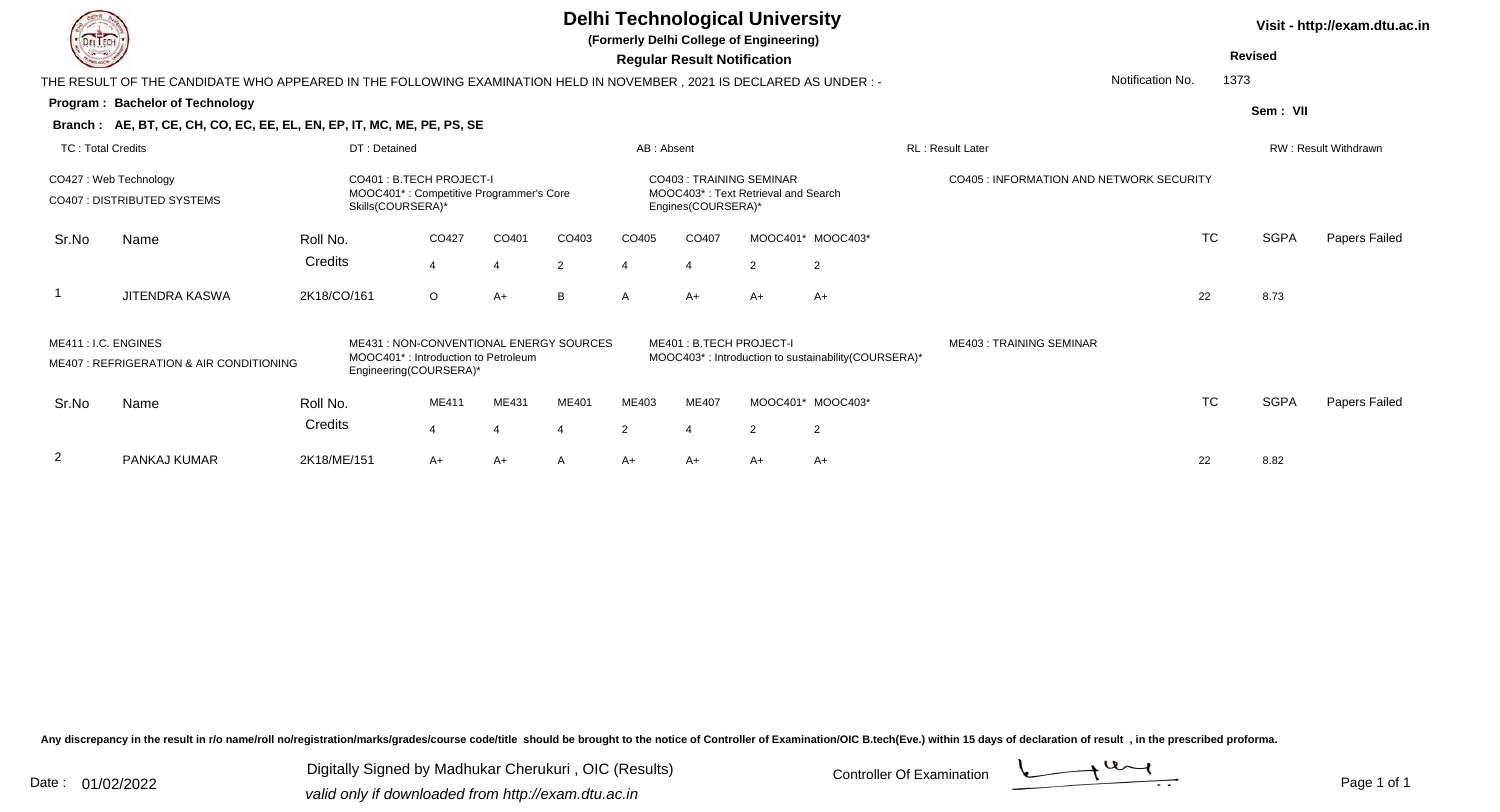

## **Delhi Technological University**

**(Formerly Delhi College of Engineering)**

**Visit - http://exam.dtu.ac.in**

 **Regular Result Notification**

|                          | THE RESULT OF THE CANDIDATE WHO APPEARED IN THE FOLLOWING EXAMINATION HELD IN MAY , 2021 IS DECLARED AS UNDER : - | Notification No. | 1373         |                                        |                                  |            |                          |    |    |             |                      |
|--------------------------|-------------------------------------------------------------------------------------------------------------------|------------------|--------------|----------------------------------------|----------------------------------|------------|--------------------------|----|----|-------------|----------------------|
|                          | Program: Bachelor of Technology                                                                                   |                  |              |                                        |                                  |            |                          |    |    | Sem: VIII   |                      |
|                          | <b>Branch: Mathematics &amp; Computing</b>                                                                        |                  |              |                                        |                                  |            |                          |    |    |             |                      |
| <b>TC: Total Credits</b> |                                                                                                                   | DT: Detained     |              |                                        |                                  | AB: Absent | <b>RL</b> : Result Later |    |    |             | RW: Result Withdrawn |
|                          | IT420 : COMPUTER VISION<br>MC402 : B.TECH. PROJECT-II                                                             |                  |              | MC406 : PARTIAL DIFFERENTIAL EQUATIONS | MC432: FUZZY SET AND FUZZY LOGIC |            |                          |    |    |             |                      |
| Sr.No                    | Name                                                                                                              | Roll No.         | MC402        | IT420                                  | MC406                            | MC432      |                          |    | TC | <b>SGPA</b> | Papers Failed        |
|                          |                                                                                                                   | Credits          | 8            |                                        |                                  |            |                          |    |    |             |                      |
|                          | <b>SAGAR DABAS</b>                                                                                                | 2K17/MC/88       | $\mathsf{A}$ | A+                                     | $\circ$                          | A+         |                          | 20 |    | 8.80        |                      |

Any discrepancy in the result in r/o name/roll no/registration/marks/grades/course code/title should be brought to the notice of Controller of Examination/OIC B.tech(Eve.) within 15 days of declaration of result, in the pr

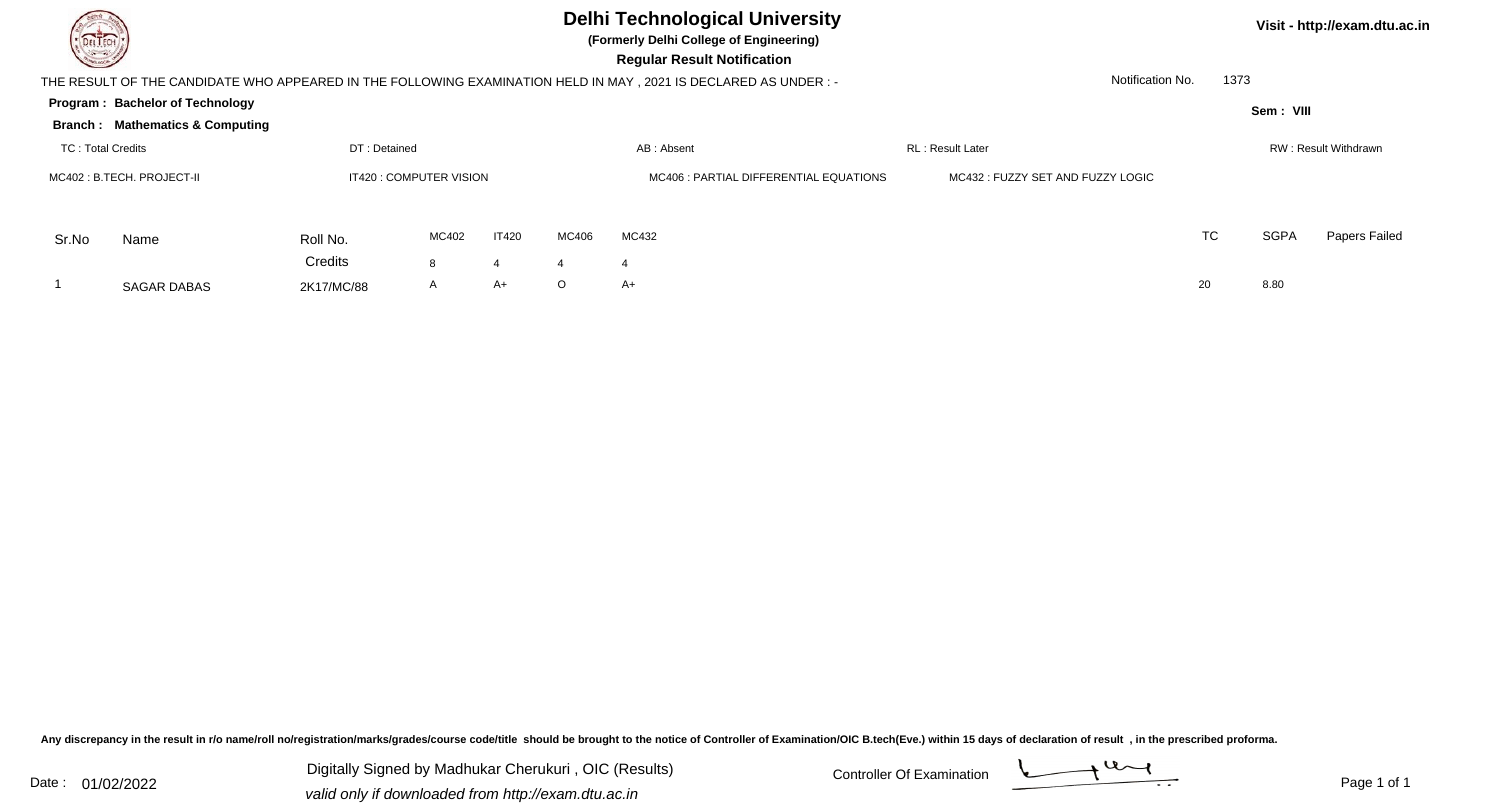## **Delhi Technological University**

**(Formerly Delhi College of Engineering)**

**Re-Appear Result Notification**

## **Visit - http://exam.dtu.ac.in**

|                | THE RESULT OF THE CANDIDATE WHO APPEARED IN THE FOLLOWING EXAMINATION HELD IN MAY, 2021 IS DECLARED AS UNDER :-<br>Program: Bachelor of Technology |                     |                         |                              |           |                        |                                              |                  | Notification No.     |               |
|----------------|----------------------------------------------------------------------------------------------------------------------------------------------------|---------------------|-------------------------|------------------------------|-----------|------------------------|----------------------------------------------|------------------|----------------------|---------------|
|                | <b>Branch: Mathematics &amp; Computing</b>                                                                                                         |                     |                         |                              |           |                        |                                              |                  |                      |               |
|                | <b>TC: Total Credits</b><br>DT: Detained                                                                                                           |                     |                         |                              |           | AB: Absent             |                                              | RL: Result Later | RW: Result Withdrawr |               |
|                | CS262 : ALGORITHM DESIGN & ANALYSIS<br>MC202 : REAL ANALYSIS<br>MC208 : LINEAR ALGEBRA                                                             |                     |                         | MC204 : SCIENTIFIC COMPUTING |           |                        | MC206 : COMPUTER ORGANIZATION & ARCHITECTURE |                  |                      |               |
| Sr.No          | Name                                                                                                                                               | Roll No.<br>Credits | CS262                   | MC202                        | MC204     | MC206                  | MC208                                        |                  | <b>TC</b>            | Papers Failed |
| - 1            | <b>ADITYA VARDHAN</b>                                                                                                                              | 2K17/MC/10          | $\overline{4}$<br>A     | 4<br>$\mathsf{A}$            | 4<br>$A+$ | $\overline{4}$<br>$B+$ | 4<br>$A+$                                    |                  | 20                   |               |
|                | MA102: MATHEMATICS - II                                                                                                                            |                     |                         |                              |           |                        |                                              |                  |                      |               |
| Sr.No          | Name                                                                                                                                               | Roll No.<br>Credits | MA102<br>$\overline{4}$ |                              |           |                        |                                              |                  | <b>TC</b>            | Papers Failed |
| $\overline{2}$ | KARTIKE                                                                                                                                            | 2K17/MC/57          | B+                      |                              |           |                        |                                              |                  | $\overline{4}$       |               |
|                | MC202 : REAL ANALYSIS                                                                                                                              |                     | MC208 : LINEAR ALGEBRA  |                              |           |                        |                                              |                  |                      |               |
| Sr.No          | Name                                                                                                                                               | Roll No.<br>Credits | MC202                   | <b>MC208</b>                 |           |                        |                                              |                  | <b>TC</b>            | Papers Failed |
| 3              | KARTIKE                                                                                                                                            | 2K17/MC/57          | $\overline{4}$<br>A     | 4<br>$A+$                    |           |                        |                                              |                  | 8                    |               |

Any discrepancy in the result in r/o name/roll no/registration/marks/grades/course code/title should be brought to the notice of Controller of Examination/OIC B.tech(Eve.) within 15 days of declaration of result, in the pr

Digitally Signed by Madhukar Cherukuri, OIC (Results)<br>Date : 01/02/2022 valid only if douglooded from http://ovem.dtu.co.in Digitally Signed by Madhukar Cherukuri , OIC (Results)valid only if downloaded from http://exam.dtu.ac.in